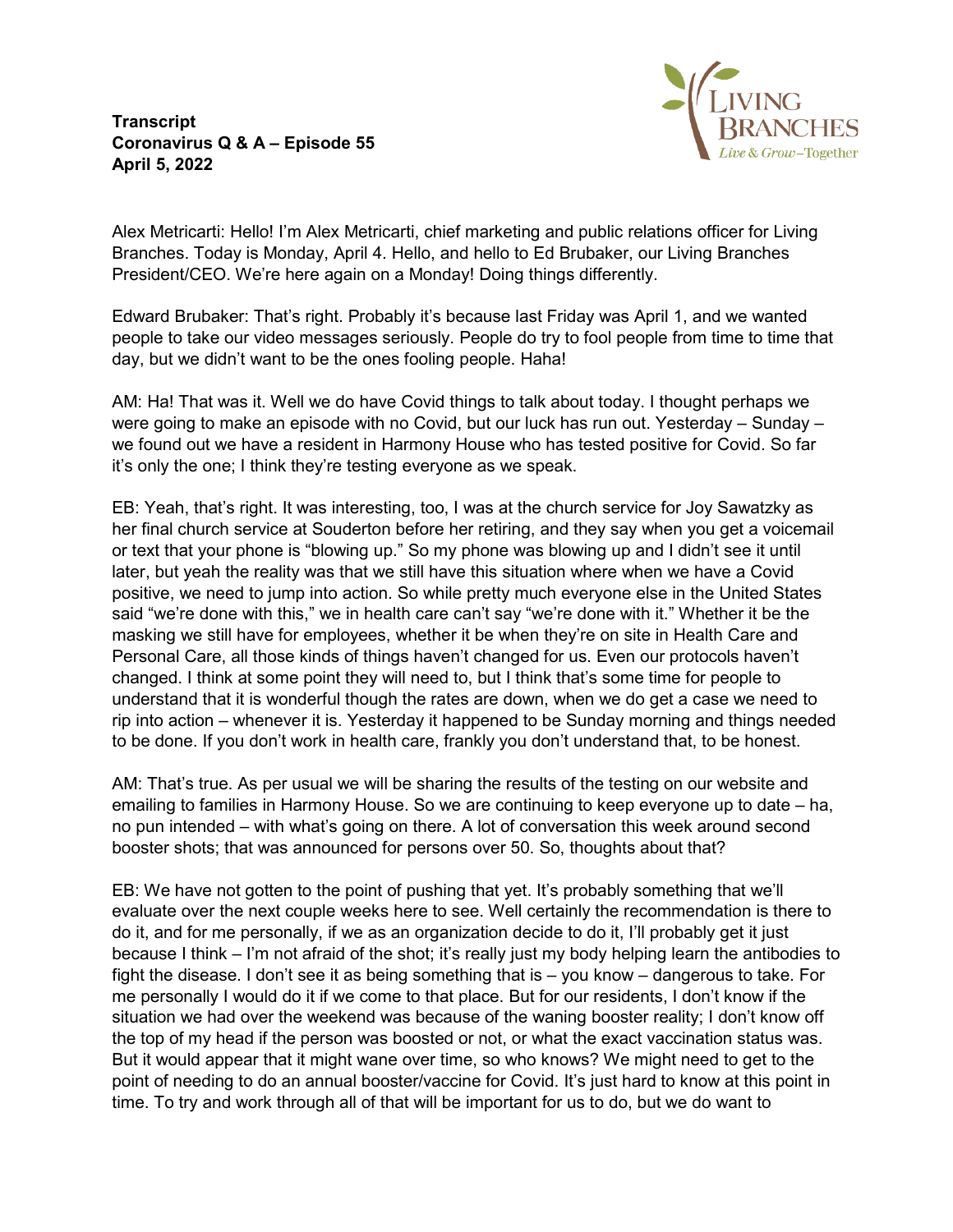ultimately keep our residents as safe as possible. But with the openness of our community anymore, we still encourage mask-wearing for visitors, etc. Residential Living residents aren't wearing them, unless they go into Personal Care and Health Care. There's all kinds of people in and out of our facilities, so who knows where this may come from? We're below 5% in Montgomery County, but we go up and down…still below 5% I haven't seen it for this week yet. But it's there – it's still there. We need to be weary; we need to be cautious, but we also want as much of a level of normalcy that we can within life as well.

AM: We're going to be living with this for the foreseeable future.

EB: Correct. Someone commented to me yesterday at Souderton, "It's a coronavirus. It's going to be here probably forever." I think technically the common cold is based on a coronavirus – obviously a different type – but they kind of joked, "Well we didn't ever solve the common cold now, did we?" So yeah, I think that's going to be the reality of life. Hopefully over time the regulating bodies will allow us to change our responses to that we don't have to go in such a lockdown mode, but that is not here yet.

AM: I was reminded this weekend in my hometown – somebody that graduated a couple years after me, and his mother, both died of Covid within the same week.

EB: He and his mother?

AM: He and his mother both died of Covid in the same week. They had been living in the same household, and everyone in their household got Covid.

EB: That was just recently?

AM: That was this weekend they had the funeral.

EB: Do you know anything about their vaccine status or anything like that?

AM: I do not.

EB: Wow. It just shows that it's still here and it's still serious.

AM: Yep – no question. Well from resident questions this week, I got an interesting one. Someone messaged me and said, "Just out of curious for this pandemic, how much is this costing us?" Which I thought was a very interesting question, because certainly there is an expense for everything we have to do.

EB: Yeah, and we do not exact cost like "It costs us X" because a lot of those costs are hidden. But I can say that has cost us a huge amount of money, and frankly if we would not have had some of the monies coming in from the federal and state governments, to this industry in general – not just Living Branches – we would be in a much worse place. With that said though, our position is pretty strong compared to many organizations. But again, without many of those resources coming in, it didn't make up the gap, but it certainly was helpful. There were so many different things that cost us money, and some of them are hidden costs. Like what's the cost of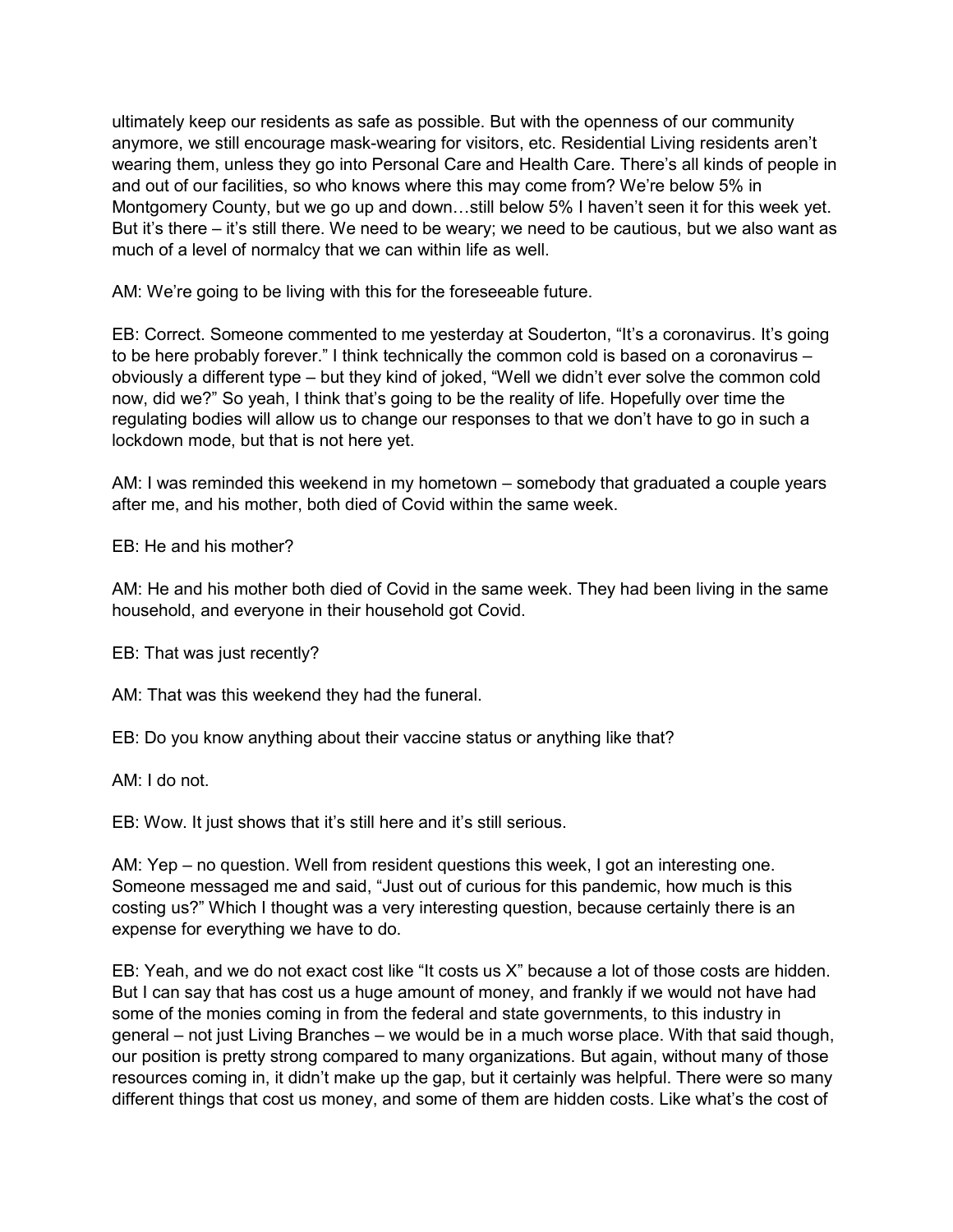me or you are doing Covid-related things, and not paying attention – well I shouldn't say "not paying attention," but not paying as much time – to plan for the future, and I know our building projects were delayed. Fortunately we have some organizations like Eventus, etc. that can work with us to keep some of these processes moving, but there's all sorts of hidden costs we wouldn't even necessarily count. I know when we were doing PCR tests, we probably had \$300,000 - \$400,000 that we were paying to an outside company. We have a testing team that we test people on a weekly, and sometimes twice weekly, basis: that's a cost. The challenge of keeping and attracting new employees has caused us – I just talked with the CFO this morning – and we probably had at least \$900,000 of increased cost in this past year for wages we needed to give this past year when we pushed the majority of people, not everyone – school students, etc. – are in the category, but others who are full-time employees are at \$15 an hour. We needed to push up CNA rates and people in dining services, and we pushed up school students as well earlier last year. None of those things were incorporated into any mid-year rate increase to residents or anything like that. So as with most facilities, we are envisioning and anticipating fairly high percentage of increase this year. I know I've read anything from 6% to even as high as 12% that some facilities are going up. I think our residents understand that – our residents and families – we see it all around us, and we can't ignore that. I think ignoring that is done at our own long-term peril, because if we don't stay where we need to be, eventually it will catch up with us. Certainly the oil companies or Walmart, or Amazon, Target, or all these different places where these inflationary pressures are happening, they're not saying, "Oh we want to be the nice person," and give you a rate increase. We need to be doing things appropriately, so it's going to be a lot different this year, but we're going to try to do the best we can to keep it in a range that is appropriate, but it will be much more significant.

AM: It's interesting that you mention that because I was thinking about pandemic cost, but yeah. I mean costs in general – this is such an inflationary period. I think it's interesting that our residents have lived through this before, but a lot of our younger employees are just reeling at how much prices are going up and what it means to them on a day to day basis.

EB: Yeah, and it's really interesting, too, because when you get to be old like me, you get to remember the gas crises of the '70s – you remember all these things. You know somebody was, people are complaining right now about gas prices, and I don't want to minimize that, but on the other hand: when adjusted for inflation, gas prices I read were higher under George W. Bush when he was president. This is not a political thing, obviously, but I think the media tends to make it political at times. At the end of the day, you have to adjust for inflation. I remember years ago, gas prices at least as high as they are now, but when you adjust for inflation, you need to look at that. But you're absolutely right, for people who haven't experienced this before, it's like the world is coming to an end. We need to keep that in mind and we will get through it, but we also need to make sure we don't *not* increase our rates to where they need to be, and then jeopardize the long term. Some of these costs – as related to the pandemic – we're just never going to make them up.

## AM: Yeah.

EB: This is not those costs; this is about current inflationary pressures in food and utilities. I know originally our lawn care was going to go up 29%; I think they settled on 15% or something. Those are real increases that we're seeing, so we need to pay attention to that. I would hope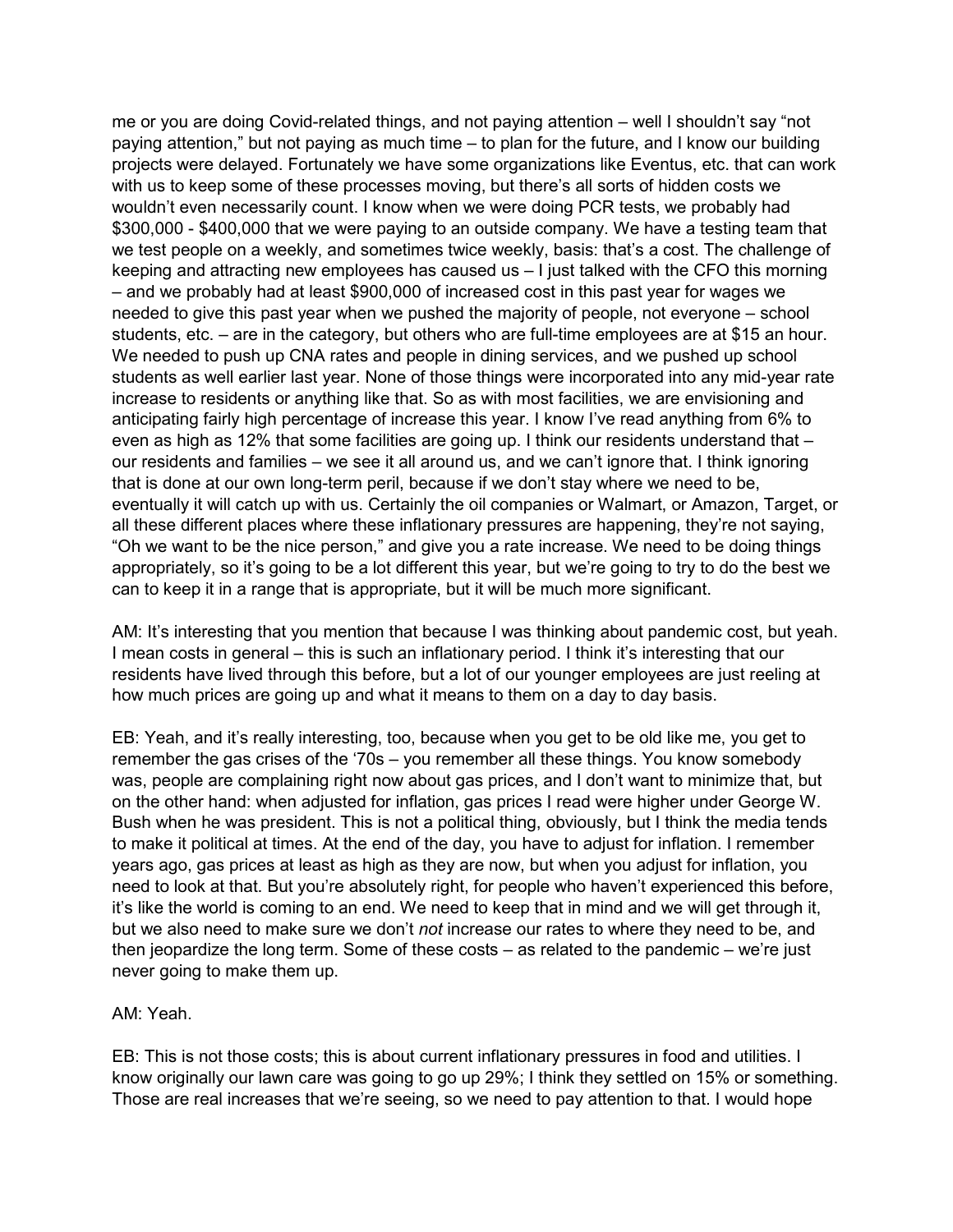that this is not going to be something in the long term. We need to tend to it, but also be sure that we're not jeopardizing the long term of the organization. So it's a challenging time right now, a lot of different pressures: wage pressures, cost pressures. We'll get through it, and we'll need to do what we need to do, but we'll get through to the other side.

AM: Yep. This week at Dock Woods we get to turn our attention to something that's maybe a little more fun, at least in the long term. We have an all-community meeting to talk about some specific plans for the Dock Terrace renovation, which will be great to talk about.

EB: Exactly. When we're looking at that too, people sometimes say, "The new cost with your construction, that's going to make me pay more." Those are not – you know – our long-term capital cost and increases in depreciation, we look at those things differently than some of our other near-term costs. So while I understand the question or concern that is not really what is going to be causing the inflationary pressures right now. Even though we will need to borrow dollars, but this has been part of our long-term plan as well. It is very exciting to be at this place. Dock Woods comes earlier – looking at June/mid-June to start construction – so we're doing a lot of communication at that campus right now. Souderton will come later because we probably won't start construction until September; we're still working through approvals with the township. So later in a month or two or three – when appropriate – we'll do a deeper dive at Souderton to let people know what's going on. I would also say it's a more complicated project at Dock Woods because we have to move people around in a different way than we will at Souderton. At Souderton we're actually building some new appendages if you will – new wings to the building – so we'll be able to build them, move them in, and then renovate. I'm not going to call it an "easy" project because no renovation/construction is easy, but it will be a much different one. We're working on a lot of communications now, and certainly the surge of Covid in January put us on our heels a bit because we would've liked to start some of this earlier. We'll do what we can, and are very excited to roll this out. There's a lot of people meeting on logistics and working through this. It's a lot of work, and it will be a lot of work, but at the end we'll be in a wonderful place post-construction.

AM: I just saw the renderings coming from our architects that you'll be sharing in the presentation on Thursday – they look great! When you think about what these end products are going to be, I'm so excited for our residents.

EB: It's always interesting to look at these renderings and they have all these duvets and wonderful sheets and things; it may not be exactly how it looks, but it does give a great representation of the room itself. Certainly having a private room – not everyone; we're not 100% private – but the vast, vast majority will be. It will be a much better place. To be able to have bathing in the room itself, there's just going to be so many positive things.

AM: Yeah, I'm very excited! Any final thoughts for us today?

EB: Well today, the final thought is: last Friday, April 1 – I made a fool out of April Fool's Day earlier – last Friday (this is no joke) this book called "Employees First"…it's a compilation of stories and other things by Donna Cutting came out. You and I were featured in the book, as one of the places when she talked about keeping people updated and communicating, so she talked about our video updates and how we did it during the pandemic. But Donna is a person